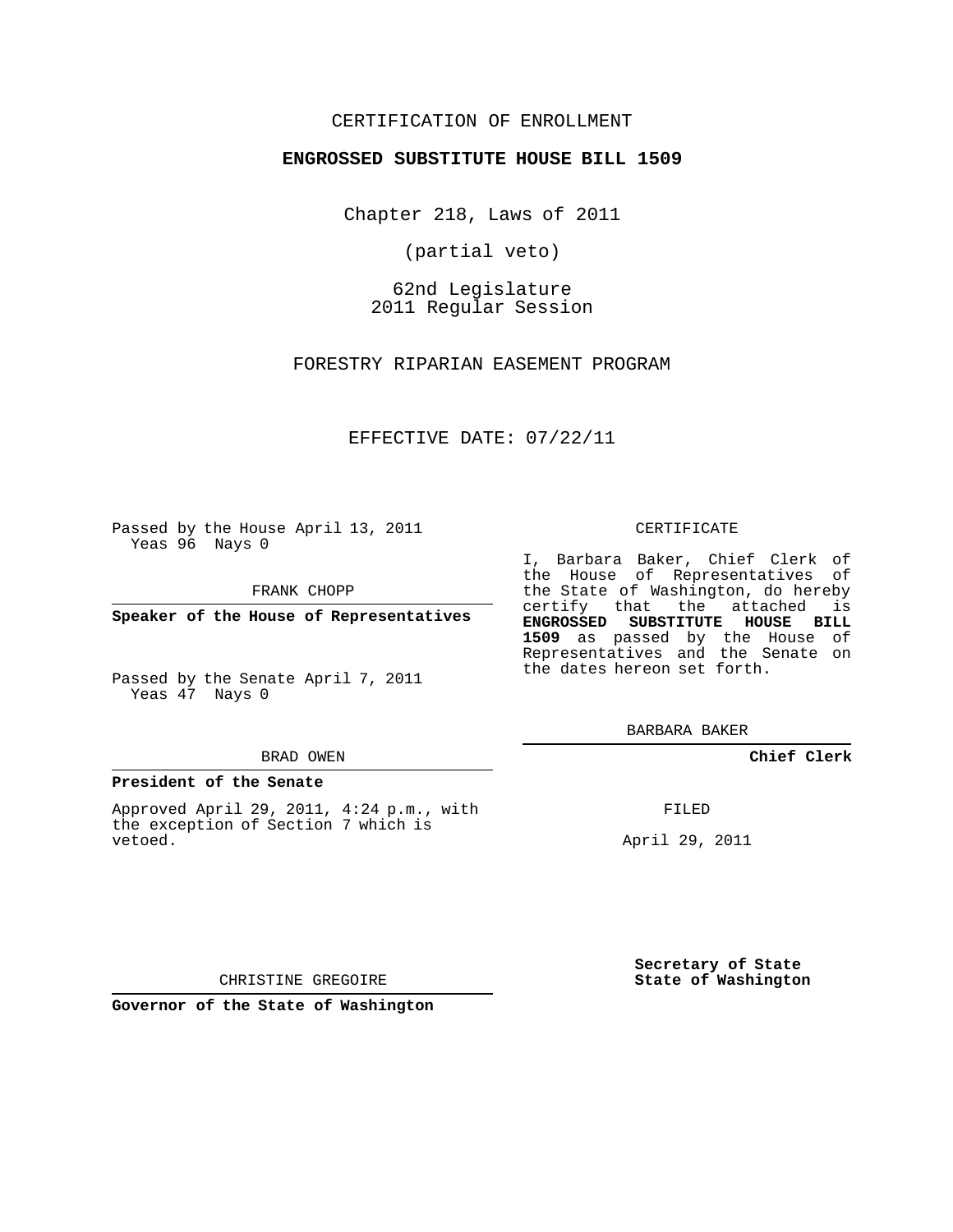# **ENGROSSED SUBSTITUTE HOUSE BILL 1509** \_\_\_\_\_\_\_\_\_\_\_\_\_\_\_\_\_\_\_\_\_\_\_\_\_\_\_\_\_\_\_\_\_\_\_\_\_\_\_\_\_\_\_\_\_

\_\_\_\_\_\_\_\_\_\_\_\_\_\_\_\_\_\_\_\_\_\_\_\_\_\_\_\_\_\_\_\_\_\_\_\_\_\_\_\_\_\_\_\_\_

AS AMENDED BY THE SENATE

Passed Legislature - 2011 Regular Session

## **State of Washington 62nd Legislature 2011 Regular Session**

**By** House Agriculture & Natural Resources (originally sponsored by Representatives Blake, Dunshee, and Ryu; by request of Commissioner of Public Lands)

READ FIRST TIME 02/16/11.

 AN ACT Relating to the forestry riparian easement program; amending RCW 76.13.120, 76.13.140, and 76.13.160; adding new sections to chapter 76.13 RCW; creating a new section; providing an effective date; providing an expiration date; and declaring an emergency.

5 BE IT ENACTED BY THE LEGISLATURE OF THE STATE OF WASHINGTON:

 6 **Sec. 1.** RCW 76.13.120 and 2004 c 102 s 1 are each amended to read 7 as follows:

 (1) The legislature finds that the state should acquire easements 9 <u>primarily</u> along riparian and other sensitive aquatic areas from qualifying small forest landowners willing to sell or donate such easements to the state provided that the state will not be required to acquire such easements if they are subject to unacceptable liabilities. The legislature therefore establishes a forestry riparian easement 14 program.

15 (2) The definitions in this subsection apply throughout this 16 section and RCW 76.13.100 ((and)), 76.13.110, 76.13.140, and 76.13.160 17 unless the context clearly requires otherwise.

18 (a) "Forestry riparian easement" means an easement covering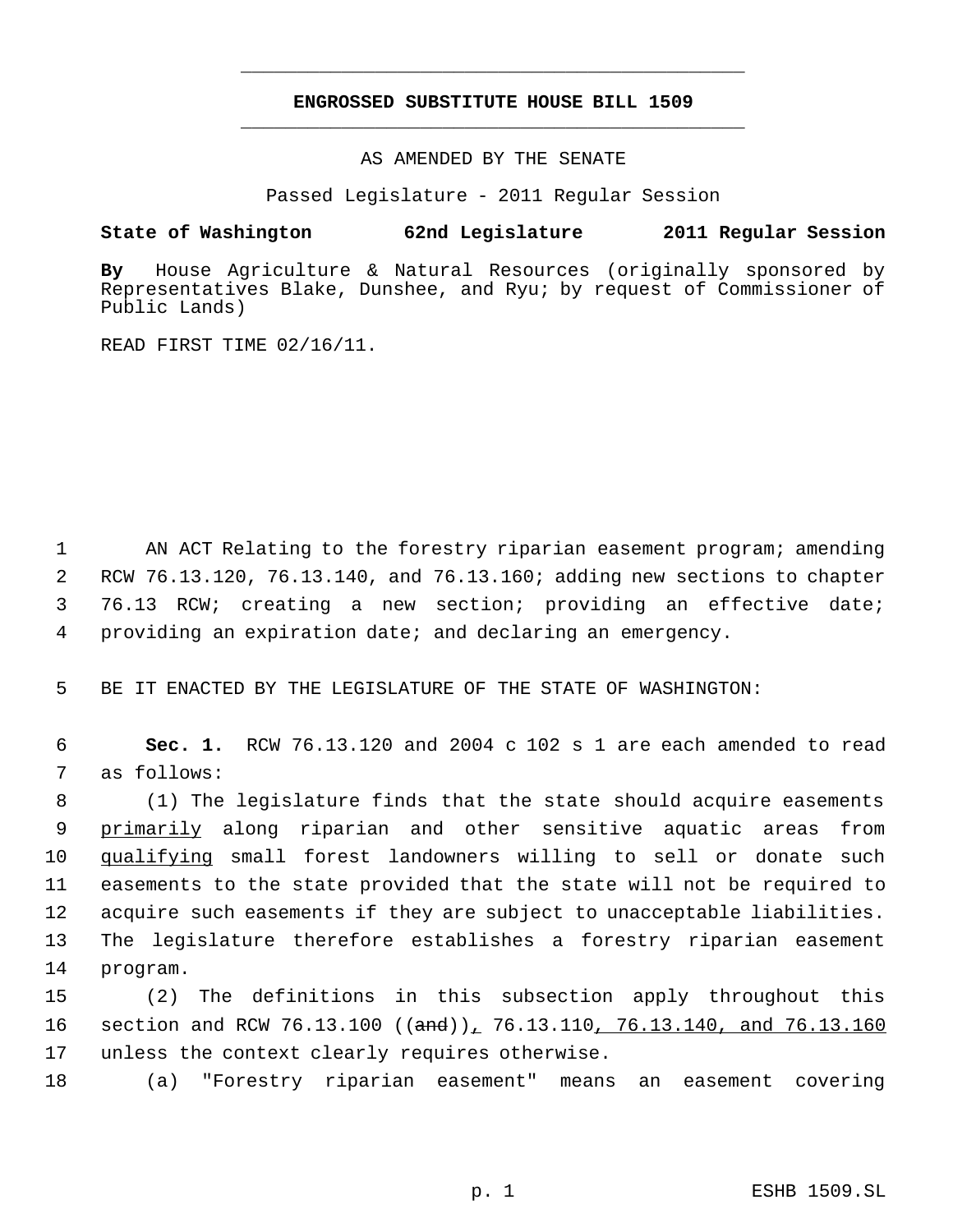qualifying timber granted voluntarily to the state by a qualifying small forest landowner.

 (b) "Qualifying small forest landowner" means a landowner meeting 4 all of the following characteristics as of the date the department offers compensation for a forestry riparian easement:

 (i) Is a small forest landowner as defined in (d) of this subsection; and

 (ii) Is an individual, partnership, corporation, or other 9 nongovernmental for-profit legal entity.

10 (c) "Qualifying timber" means those forest trees for which the 11 small forest landowner is willing to grant the state a forestry riparian easement and must meet all of the following:

13 (i) The forest trees are covered by a forest practices application that the small forest landowner is required to leave unharvested under the rules adopted under RCW 76.09.055 and 76.09.370 or that is made 16 uneconomic to harvest by those rules( $(-$ -and-for-which-the-small 17 landowner is willing to grant the state a forestry riparian easement. "Qualifying timber" is timber));

 (ii) The forest trees are within or bordering a commercially reasonable harvest unit as determined under rules adopted by the forest 21 practices board, or  $((t \cdot \text{imber}))$  for which an approved forest practices application for timber harvest cannot be obtained because of 23 restrictions under the forest practices rules;

24 (iii) The forest trees are located within, or affected by forest practices rules pertaining to any one, or all, of the following:

(A) Riparian or other sensitive aquatic areas;

(B) Channel migration zones; or

28 (C) Areas of potentially unstable slopes or landforms, verified by the department, and must meet all of the following:

(I) Are addressed in a forest practices application;

(II) Are adjacent to a commercially reasonable harvest area; and

 (III) Have the potential to deliver sediment or debris to a public resource or threaten public safety.

34 ( $(\langle e \rangle)$ ) (d) "Small forest landowner" means a landowner meeting all of the following characteristics:

 (i) A forest landowner as defined in RCW 76.09.020 whose interest in the land and timber is in fee or who has rights to the timber to be included in the forestry riparian easement that extend at least fifty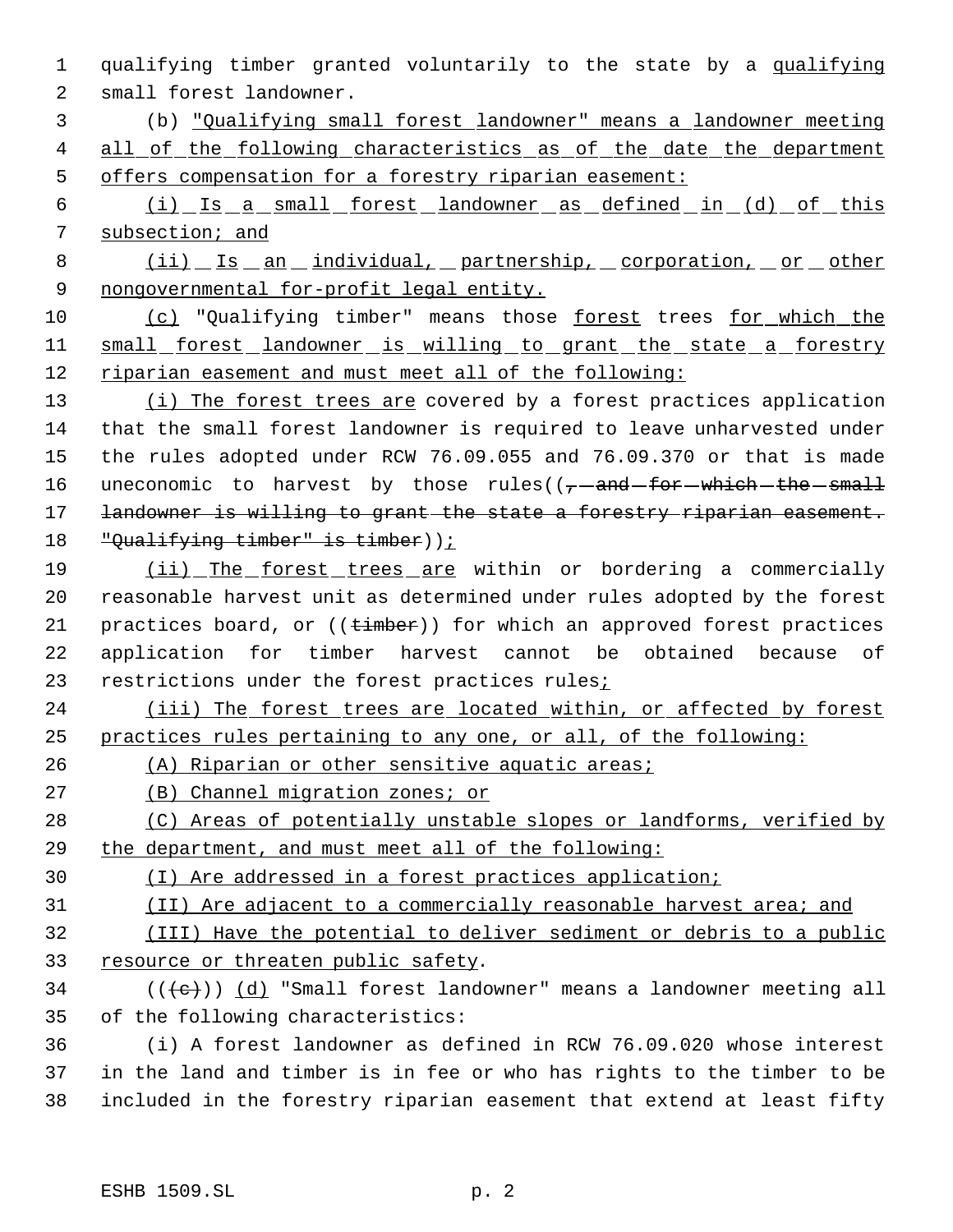1 years from the date the ((forest-practices)) completed forestry 2 <u>riparian easement</u> application associated with the easement is submitted;

 (ii) An entity that has harvested from its own lands in this state during the three years prior to the year of application an average timber volume that would qualify the owner as a small harvester under RCW 84.33.035; and

 (iii) An entity that certifies at the time of application that it does not expect to harvest from its own lands more than the volume allowed by RCW 84.33.035 during the ten years following application. If a landowner's prior three-year average harvest exceeds the limit of RCW 84.33.035, or the landowner expects to exceed this limit during the ten years following application, and that landowner establishes to the 14 (( $\text{department} - \text{of} - \text{natural} - \text{reservation}$ )) department's reasonable satisfaction that the harvest limits were or will be exceeded to raise funds to pay estate taxes or equally compelling and unexpected obligations such as court-ordered judgments or extraordinary medical expenses, the landowner shall be deemed to be a small forest landowner. For purposes of determining whether a person qualifies as a small forest landowner, the small forest landowner office, created in RCW 76.13.110, shall evaluate the landowner under this definition, pursuant to RCW 76.13.160, as of the date that the forest practices application 23 is submitted ((or the date the landowner notifies the department that the harvest is to begin with which the forestry riparian easement is 25 associated)) and the date that the department offers compensation for the forestry riparian easement. A small forest landowner can include 27 an individual, partnership, ((corporate)) corporation, or other nongovernmental legal entity. If a landowner grants timber rights to another entity for less than five years, the landowner may still qualify as a small forest landowner under this section. If a landowner is unable to obtain an approved forest practices application for timber harvest for any of his or her land because of restrictions under the forest practices rules, the landowner may still qualify as a small forest landowner under this section.

35 ( $(\overline{\{d\}})$ ) <u>(e)</u> "Completion of harvest" means that the trees have been harvested from an area and that further entry into that area by mechanized logging or slash treating equipment is not expected.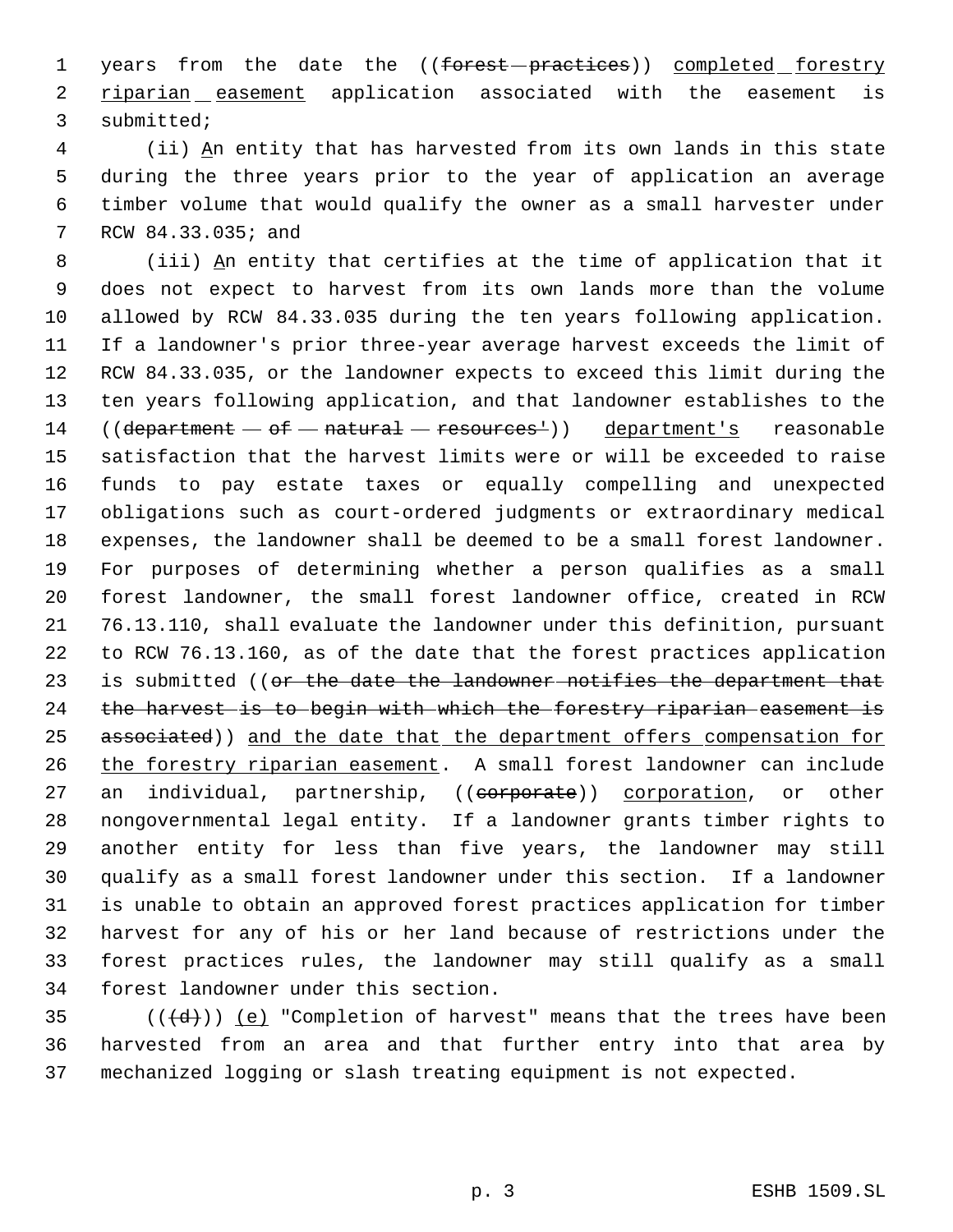1 (3) The department ((of-natural-resources)) is authorized and directed to accept and hold in the name of the state of Washington forestry riparian easements granted by qualifying small forest landowners covering qualifying timber and to pay compensation to such 5 landowners in accordance with ((subsections  $-(6)$  -and  $(+7)$  -of)) this 6 section. The department ((of natural resources)) may not transfer the easements to any entity other than another state agency.

 (4) Forestry riparian easements shall be effective for fifty years 9 from the date ((the forest practices application associated with the 10 qualifying timber is submitted to the department of natural resources)) 11 of the completed forestry riparian easement application, unless the 12 easement is voluntarily terminated earlier by the department ((of 13 natural resources - voluntarily)), based on a determination that termination is in the best interest of the state, or under the terms of a termination clause in the easement.

 (5) Forestry riparian easements shall be restrictive only, and shall preserve all lawful uses of the easement premises by the landowner that are consistent with the terms of the easement and the requirement to protect riparian functions during the term of the easement, subject to the restriction that the leave trees required by the rules to be left on the easement premises may not be cut during the term of the easement. No right of public access to or across, or any public use of the easement premises is created by this statute or by the easement. Forestry riparian easements shall not be deemed to trigger the compensating tax of or otherwise disqualify land from being taxed under chapter 84.33 or 84.34 RCW.

27 (6) ((Upon application of a small forest landowner for a riparian easement that is associated with a forest practices application and the landowner's marking of the qualifying timber on the qualifying lands, the small forest landowner office shall determine the compensation to 31 be-offered-to-the-small-forest-landowner-as-provided-for-in-this section. The small forest landowner office shall also determine the compensation to be offered to a small forest landowner for qualifying timber for which an approved forest practices application for timber harvest cannot be obtained because of restrictions under the forest practices rules. The legislature recognizes that there is not readily available market transaction evidence of value for easements of this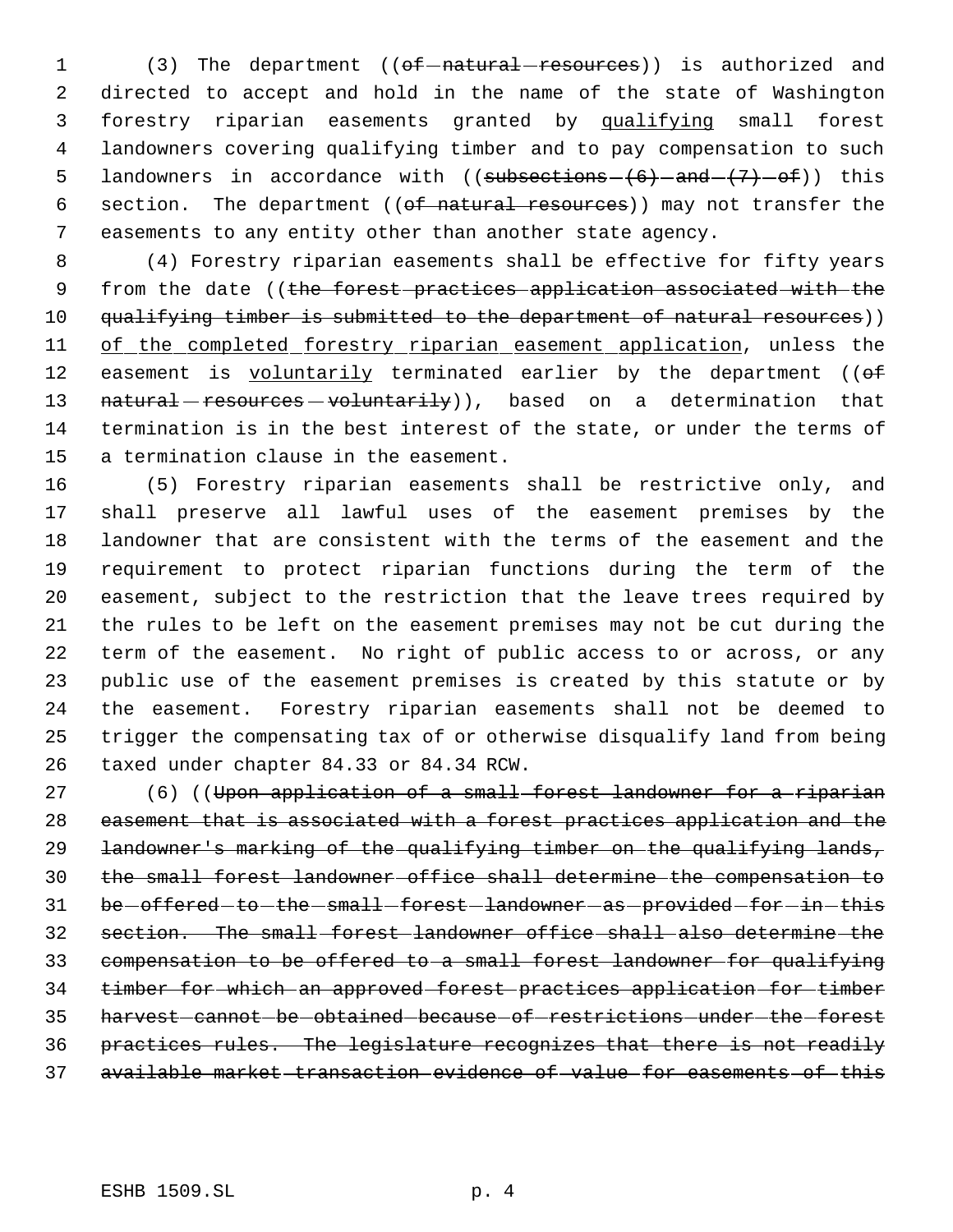1 nature, and thus establishes the following methodology to ascertain the 2 value for forestry riparian easements. Values so determined shall not 3 be considered competent evidence of value for any other purpose.

 4 The small forest landowner office shall establish the volume of the 5 qualifying timber. Based on that volume and using data obtained or 6  $main$ taintained  $-by$  -the  $-department$  -of -revenue -under -RCW -  $84.33.074$  -and 7 84.33.091, the small forest landowner office shall attempt to determine 8 the fair - market - value - of - the - qualifying - timber - as - of - the - date - the 9 forest practices application associated with the qualifying timber was 10 submitted or the date the landowner notifies the department that the 11 harvest-is-to-begin. Removal-of-any-qualifying-timber-before-the 12 expiration - of - the - easement - must - be - in - accordance - with - the - forest 13 practices-rules-and-the-terms-of-the-easement. There-shall-be-no 14 reduction-in-compensation-for-reentry)) The small forest landowner 15 office shall determine what constitutes a completed application for a 16 forestry riparian easement. Such an application shall, at a minimum, 17 include documentation of the owner's status as a qualifying small 18 <u>forest landowner, identification of location and the types of</u> 19 qualifying timber, and notification of completion of harvest, if 20 applicable.

21 (7) ((Except as provided in subsection  $(8)$  of this section, the 22 small-forest-landowner-office-shall, subject-to-available-funding, 23 offer compensation to the small forest landowner in the amount of fifty 24 percent of the value determined in subsection (6) of this section, plus 25 the compliance and reimbursement costs as determined in accordance with 26 RCW-76.13.140. If the landowner accepts the offer for qualifying 27 timber that will be harvested pursuant to an approved forest practices 28  $application, -the-dependent - of - natural - resources - shall - pay - the$ 29 compensation  $premptly-upon-(a)-completion-of-harvest-in-the-area$ 30 covered by the forestry riparian easement; (b) verification that there 31 has -been - compliance - with - the - rules - requiring -leave - trees - in - the 32 easement area; and (c) execution and delivery of the easement to the 33 department of natural resources. If the landowner accepts the offer  $34$  for  $-$  qualifying  $-$  timber  $-$  for  $-$  which  $-$  an  $-$  approved  $-$  forest  $-$  practices  $35$  application  $-$  for  $-$  timber  $-$  harvest  $-$  cannot  $-$  be  $-$  obtained  $-$  because  $-$  of 36 restrictions - under - the - forest - practices - rules, - the - department - of 37  $natural-resources - shall - pay - the - compensation - promptly - upon -(*i*)$ 38 verification that there has been compliance with the rules requiring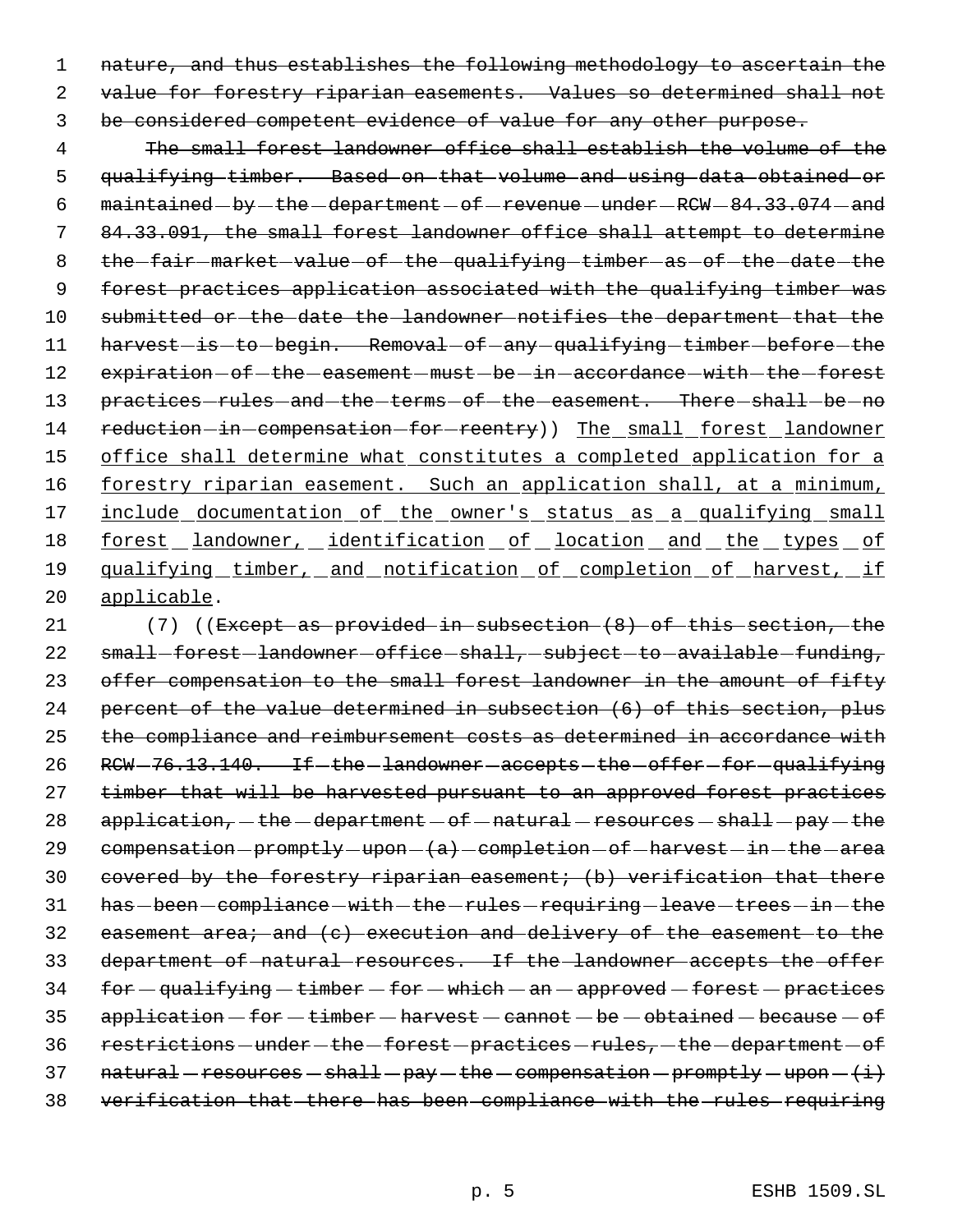1 leave trees in the easement area; and (ii) execution and delivery of the easement to the department of natural resources. Upon donation or payment of compensation, the department of natural resources may record the easement.

5 (8)) Upon receipt of the qualifying small forest landowner's forestry riparian easement application, and subject to the availability of amounts appropriated for this specific purpose, the following must occur:

9 (a) The small forest landowner office shall determine the compensation to be offered to the qualifying small forest landowner for qualifying timber after the department accepts the completed forestry riparian easement application and the landowner has completed 13 marking the boundary of the area containing the qualifying timber. The legislature recognizes that there is not readily available market transaction evidence of value for easements of the nature required by 16 this section, and thus establishes the methodology provided in this 17 subsection to ascertain the value for forestry riparian easements. Values so determined may not be considered competent evidence of value for any other purpose.

20 (b) The small forest landowner office, subject to the availability of amounts appropriated for this specific purpose, is responsible for assessing the volume of qualifying timber. However, no more than fifty percent of the total amounts appropriated for the forestry riparian easement program may be applied to determine the volume of qualifying timber for completed forestry riparian easement applications. Based on the volume established by the small forest landowner office and using 27 data obtained or maintained by the department of revenue under RCW 28 84.33.074 and 84.33.091, the small forest landowner office shall attempt to determine the fair market value of the qualifying timber as 30 of the date the complete forestry riparian easement application is 31 received. Removal of any qualifying timber before the expiration of the easement must be in accordance with the forest practices rules and the terms of the easement. There shall be no reduction in compensation for reentry.

 (8)(a) Except as provided in subsection (9) of this section and subject to the availability of amounts appropriated for this specific purpose, the small forest landowner office shall offer compensation for qualifying timber to the qualifying small forest landowner in the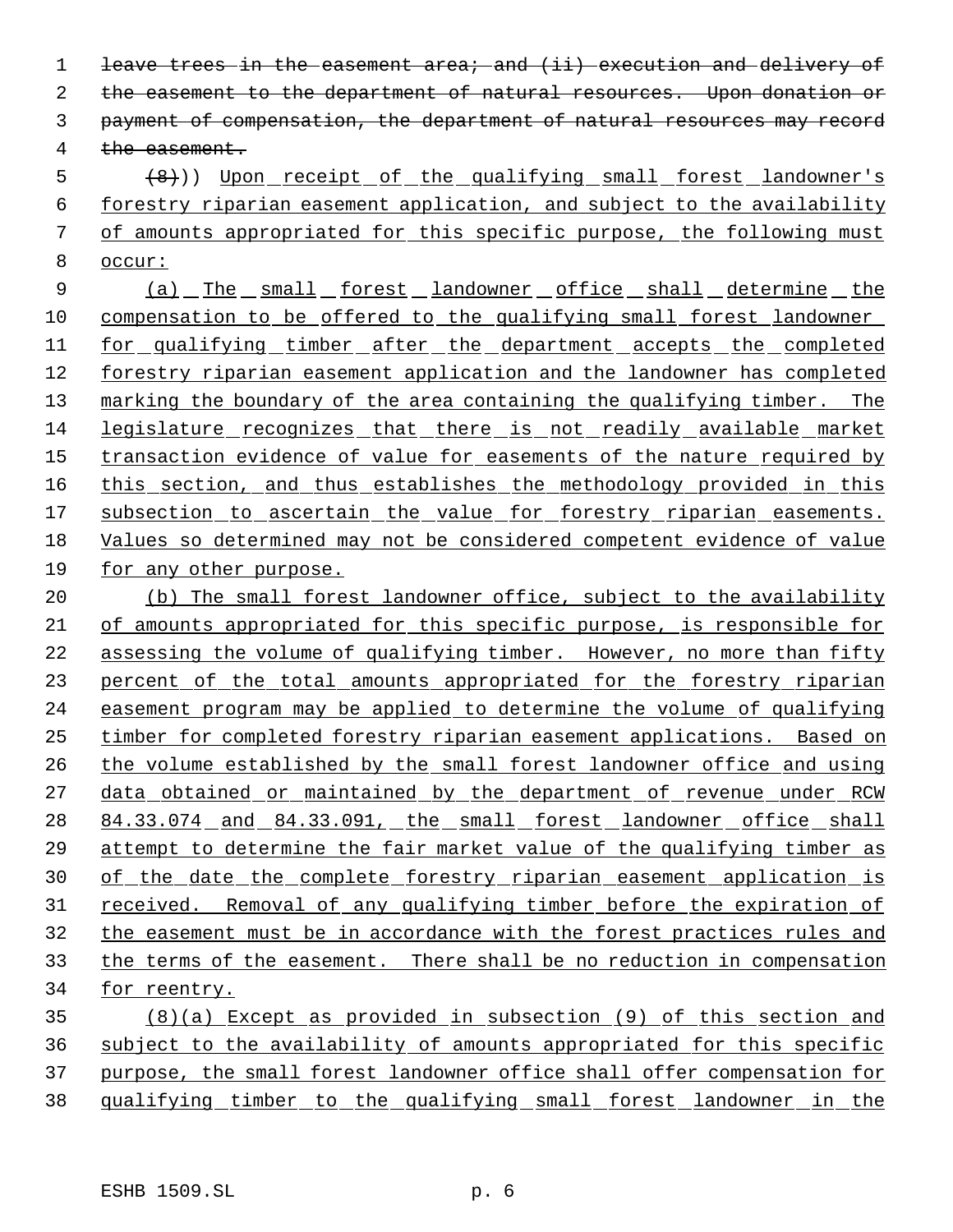1 amount of fifty percent of the value determined by the small forest 2 landowner office, plus the compliance and reimbursement costs as 3 determined in accordance with RCW 76.13.140. However, compensation for 4 any qualifying small forest landowner for qualifying timber located on 5 potentially unstable slopes or landforms may not exceed a total of 6 fifty thousand dollars during any biennial funding period.

 7 (b) If the landowner accepts the offer for qualifying timber, the 8 department shall pay the compensation promptly upon:

9 (i) Completion of harvest in the area within a commercially 10 reasonable harvest unit with which the forestry riparian easement is 11 associated under an approved forest practices application, unless an 12 approved forest practices application for timber harvest cannot be 13 obtained because of restrictions under the forest practices rules;

14 (ii) Verification that the landowner has no outstanding violations 15 under chapter 76.09 RCW or any associated rules; and

16 (iii) Execution and delivery of the easement to the department.

17 (c) Upon donation or payment of compensation, the department may 18 record the easement.

19 (9) For approved forest practices applications ((where)) for which 20 the regulatory impact is greater than the average percentage impact for 21 all small forest landowners as determined by an analysis by the 22 department ((of-natural-resources-analysis)) under the regulatory 23 fairness act, chapter 19.85 RCW, the compensation offered will be 24 increased to one hundred percent for that portion of the regulatory 25 impact that is in excess of the average. Regulatory impact includes 26 all trees ((left-in-buffers, special management - zones, - and - those 27 rendered  $-$  uneconomic  $-$  to  $-$  harvest  $-$  by  $-$  these  $-$  rules)) identified  $-$  as 28 qualifying timber. A separate average or high impact regulatory 29 threshold shall be established for western and eastern Washington. 30 Criteria for these measurements and payments shall be established by 31 the small forest landowner office.

32  $((+9))$  (10) The forest practices board shall adopt rules under the 33 administrative procedure act, chapter 34.05 RCW, to implement the 34 forestry riparian easement program, including the following:

35 (a) A standard version ((or-versions-of-all)) of a forestry riparian easement application as well as all additional documents necessary or advisable to create the forestry riparian easements as provided for in this section;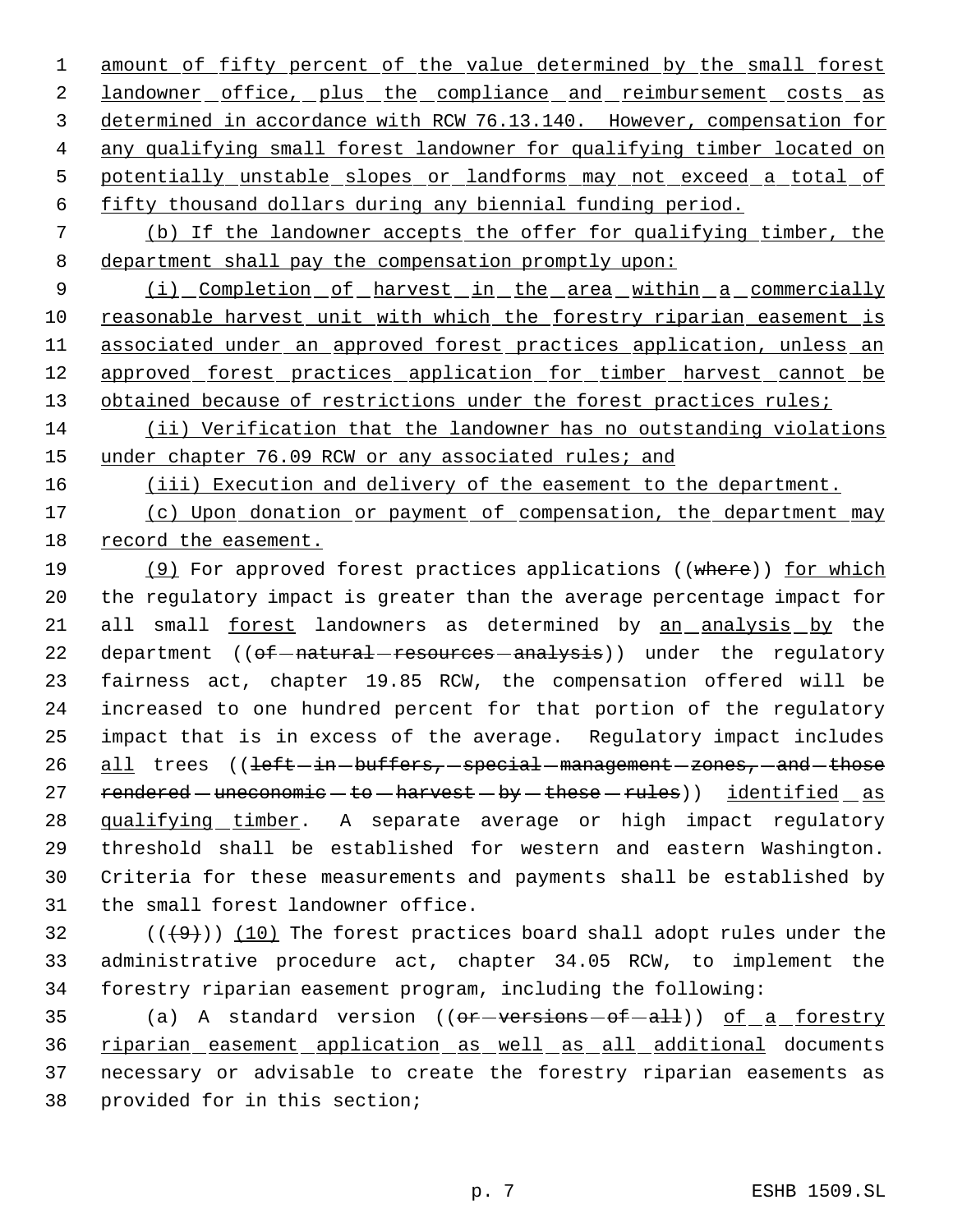(b) Standards for descriptions of the easement premises with a degree of precision that is reasonable in relation to the values involved;

 (c) Methods and standards for cruises and valuation of forestry riparian easements for purposes of establishing the compensation. The 6 department ((of natural resources)) shall perform the timber cruises of forestry riparian easements required under this chapter and chapter 8 76.09 RCW. Timber cruises are subject to amounts appropriated for this purpose. However, no more than fifty percent of the total appropriated funding for the forestry riparian easement program may be applied to 11 determine the volume of qualifying timber for completed forestry 12 riparian easement applications. Any rules concerning the methods and standards for valuations of forestry riparian easements shall apply 14 only to the department  $((of–natural–resources))$ , qualifying small forest landowners, and the small forest landowner office;

 (d) A method to determine that a forest practices application involves a commercially reasonable harvest, and adopt criteria for 18 entering into a ((forest)) forestry riparian easement where a commercially reasonable harvest is not possible or a forest practices application that has been submitted cannot be approved because of restrictions under the forest practices rules;

 (e) A method to address blowdown of qualified timber falling 23 outside the easement premises;

 (f) A formula for sharing of proceeds in relation to the acquisition of qualified timber covered by an easement through the exercise or threats of eminent domain by a federal or state agency with eminent domain authority, based on the present value of the 28 ((department of natural resources<sup>1</sup>)) department's and the landowner's relative interests in the qualified timber;

(g) High impact regulatory thresholds;

 (h) A method to determine timber that is qualifying timber because it is rendered uneconomic to harvest by the rules adopted under RCW 33 76.09.055 and 76.09.370; ((and))

34 (i) A method for internal department ((of-natural-resources)) review of small forest landowner office compensation decisions under 36 ((subsection  $(7)$  of)) this section; and

 (j) Consistent with section 5 of this act, a method to collect 38 reimbursement from landowners who received compensation for a forestry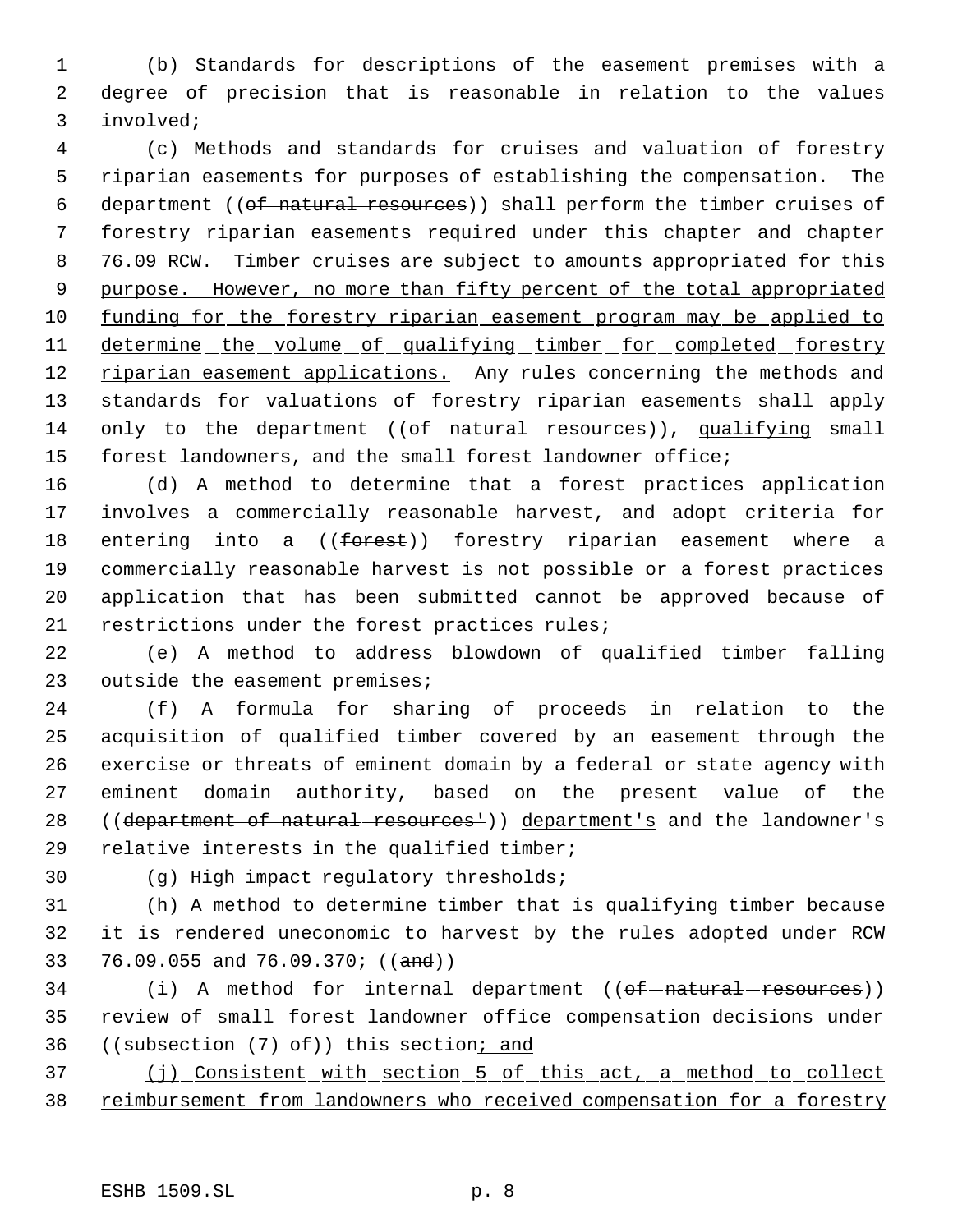1 riparian easement and who, within the first ten years after receipt of compensation for a forestry riparian easement, sells the land on which an easement is located to a nonqualifying landowner.

 **Sec. 2.** RCW 76.13.140 and 2002 c 120 s 3 are each amended to read as follows:

 In order to assist small forest landowners to remain economically 7 viable, the legislature intends that the qualifying small forest landowners be able to net fifty percent of the value of the trees left in the buffer areas. The amount of compensation offered in RCW 76.13.120 shall also include the compliance costs for participation in 11 the forestry riparian easement program((- For-purposes-of-this 12 section, "compliance costs" includes)), including the cost of preparing and recording the forestry riparian easement, and any business and occupation tax and real estate excise tax imposed because of entering 15 into the forestry riparian easement. The small forest landowner office may contract with private consultants that the office finds qualified to perform timber cruises of forestry riparian easements or to lay out 18 streamside buffers and comply with other forest ((and fish)) practices 19 regulatory requirements related to the ((forest)) forestry riparian 20 easement program. The department shall reimburse qualifying small forest landowners for the actual costs incurred for laying out the streamside buffers and marking the qualifying timber once a contract has been executed for the forestry riparian easement program. Reimbursement is subject to the work being acceptable to the department. The small forest landowner office shall determine how the reimbursement costs will be calculated.

 **Sec. 3.** RCW 76.13.160 and 2004 c 102 s 2 are each amended to read as follows:

29 When establishing a ((forest)) forestry riparian easement program applicant's status as a qualifying small forest landowner pursuant to RCW 76.13.120, the department shall not review the applicant's timber harvest records, or any other tax-related documents, on file with the department of revenue. The department of revenue may confirm or deny an applicant's status as a small forest landowner at the request of the 35 department( $(\div)$ ). However, for the purposes of this section, the department of revenue may not disclose more information than whether or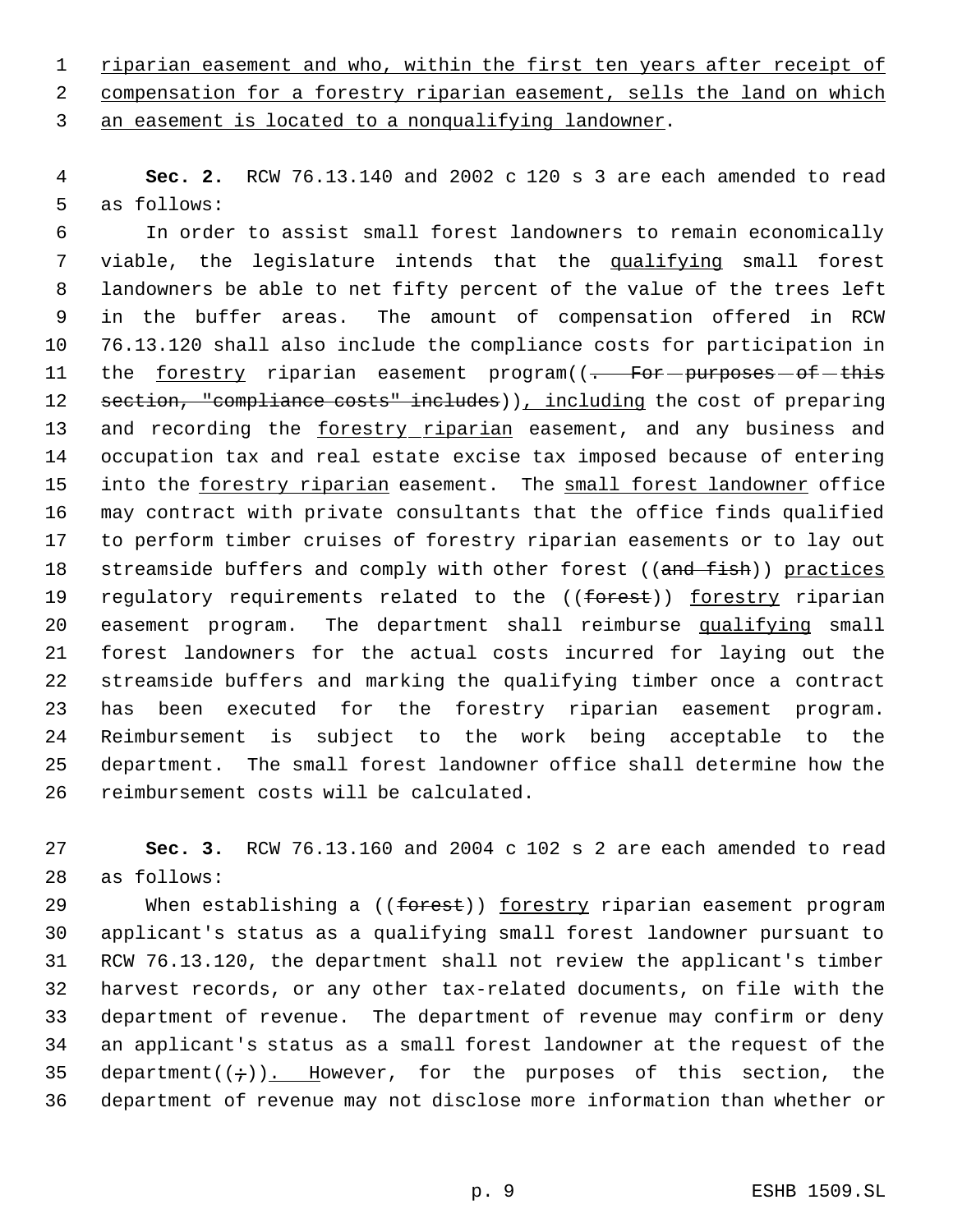not the applicant has reported a harvest or harvests totaling greater than or less than the qualifying thresholds established in RCW 76.13.120. Nothing in this section, or RCW 84.33.280, prohibits the department from reviewing aggregate or general information provided by the department of revenue.

 NEW SECTION. **Sec. 4.** A new section is added to chapter 76.13 RCW to read as follows:

 (1) Before November 1st of each even-numbered year, the department must recommend to the governor a list of all forest riparian easement applications to be funded under RCW 76.13.120. The governor must determine the number of applications to receive funding and then submit the list in the capital budget request to the legislature. The list must include, but not be limited to, the date of the forestry riparian easement application, the type of qualifying timber, estimates of the value of the easement, aerial photograph maps of the application area, and an estimate of administrative costs for purchase of easements.

 (2) The governor or the legislature may remove an application from the list if there is evidence that the applicant is a nonqualifying landowner for a forestry riparian easement.

 NEW SECTION. **Sec. 5.** A new section is added to chapter 76.13 RCW to read as follows:

 If, within the first ten years after receipt of compensation for a forestry riparian easement, a landowner sells the land on which an easement is located to a nonqualifying landowner, then the selling landowner must reimburse the state for the full compensation received for the forestry riparian easement. The department continues to hold, in the name of the state, the forestry riparian easement for the full term of the easement. The department may not transfer the easement to any entity other than another state agency.

 NEW SECTION. **Sec. 6.** (1) The chair of the forest practices board shall invite relevant stakeholders to participate in a process that investigates, and ultimately recommends, a potential long-term funding source for the forestry riparian easement program established in chapter 76.13 RCW.